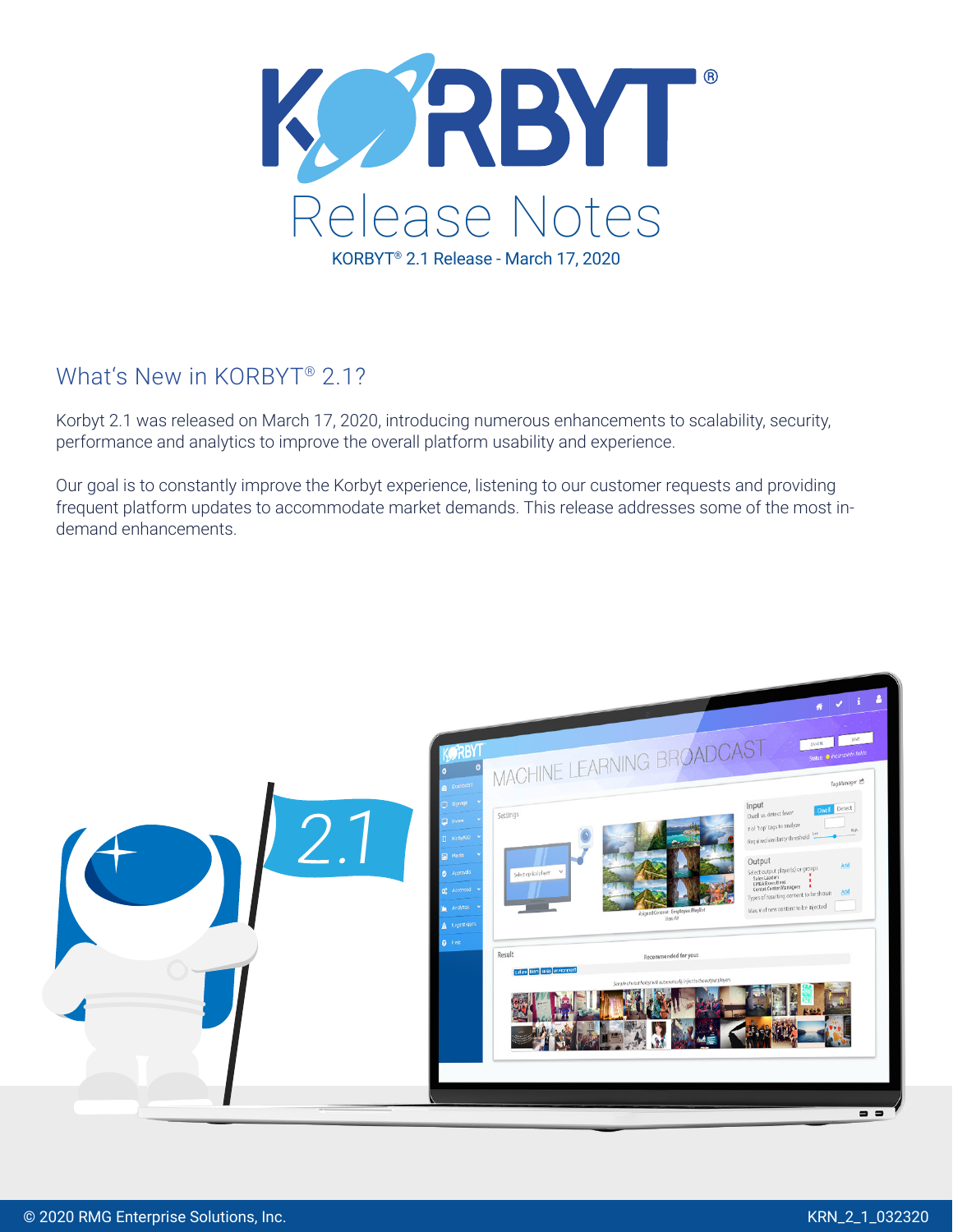# New Korbyt Insights and Improved Analytics

Enhancements were introduced with the Korbyt 2.1 release to deliver even more data and insights for Korbyt administrators.

**NEW! Dashboard experience** - Improved reporting interface with enhanced graphics and user experience for quicker and easier reading.

NEW! Insights report widget - Introduces a new concept - Korbyt Score! Review your most popular content, check your overall Korbyt score and benchmark your digital signage/communication performance against peers.

#### NEW! Performance Reports now available:

- **Optics report** Offering more detail on camera optics activity
- **Machine Learning report** New reporting to evaluate effectiveness of content
- Player Survey report A new survey report from players is now available
- Playlist feedback report A new playlist feedback report is now available
- **KorbytGO activity report** Offering visibility to mobile user activity

**NEW! Tenant usage statistics** - New statistics available on player usage, OnTarget usage, and overages on bandwidth usage.

**Improved Data auditing** - Extensive auditing added per customer demand to track changes and troubleshoot accidental changes faster.

### Media Player Enhancements

Media Player enhancements were introduced, supporting the continued growth of Korbyt's robust 3rd party player ecosystem.

NEW! Nvidia Shield player support - Introduction of Nvidia Shield media player support to player ecosystem for even more client choices.

#### Media Player software updates and enhancements:

- Korbyt 2.1 Player upgrade for windows 2.1 Korbyt Media Players updated for better performance and better caching
- BrightSign 2.1 player support Increased BrightSign media player support to support variety of models
- QSTECH/Novastar Android player support Improved security and effectiveness of QSTECH/Novastar Android players
- Android player blackout schedule support Ability to integrate with Android blackout schedule for device life and energy-saving benefits

#### Media Player performance improvements:

- Reduced JS/CSS requirements for players making (HTML5) performance faster for better graphics/ rendering performance
- Korbyt Media Player mode improvements New shared mode to prevent caching and overall performance improvement

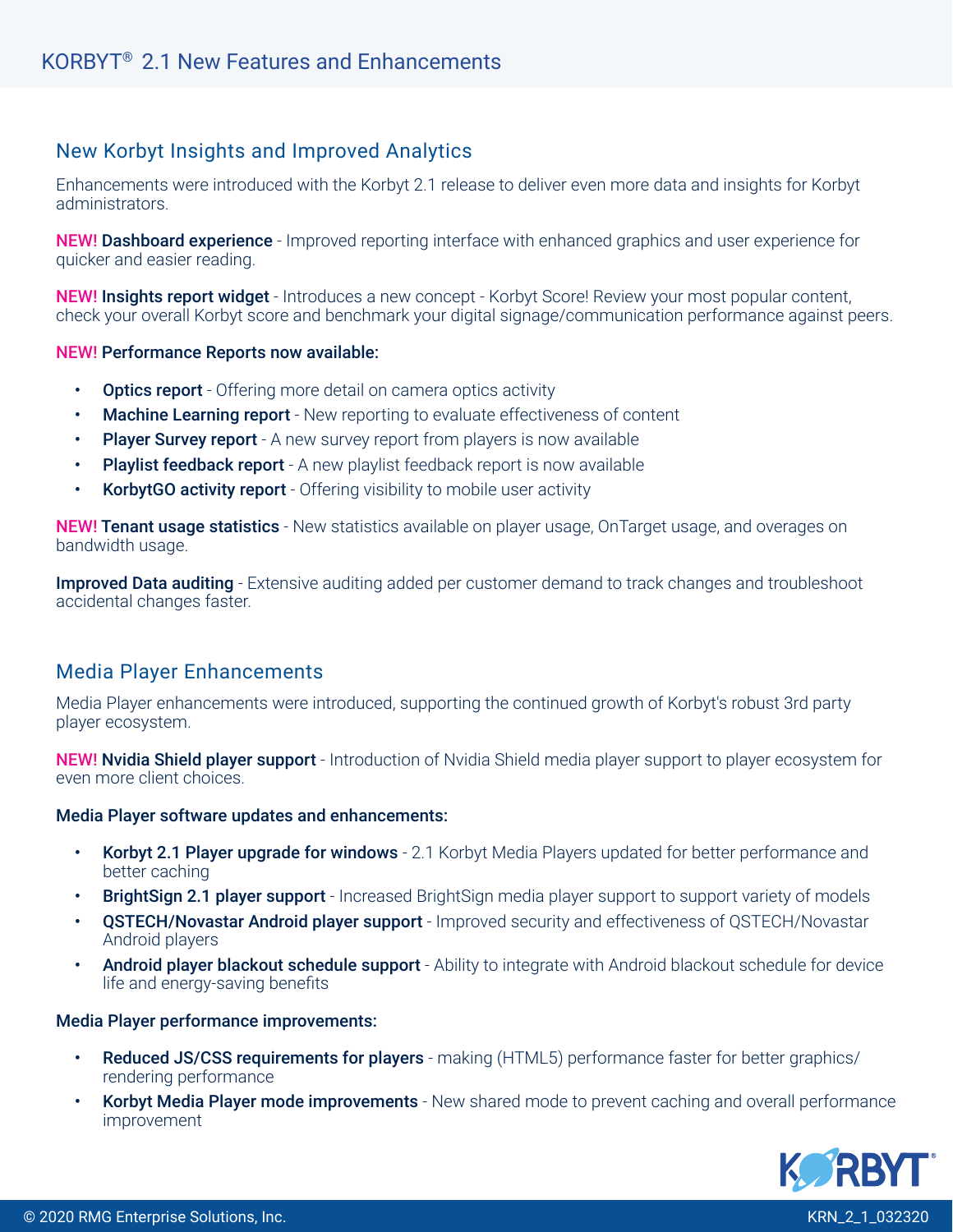# New Content Creation Tools and Interactive Content Enhancements

Exciting new Korbyt content creation and distribution features were released to keep up with client demand and improve overall platform functionality and interactivity.

UPDATED! Sonar - Massive updates to Sonar now allow clients to leverage and extend even more of their Korbyt content to external and internal websites, intranets, and even other apps using embedded code snippets. Sonar now supports Layouts, Playlists, KGO and InView Messages, KGO News Feed, Campaigns, Surveys and Quizzes.

NEW! Workplace Collaboration Elements in Builder - New elements introduced to integrate content from tools including Zoom, Teams, and Slack by extending them to digital signage.

NEW! Data-Driven Gauge Element in Builder - New drag-and-drop element allowing content creators to tie subscription data to active gauges that update in real-time.

NEW! Playlist Feedback Element - New feedback element is now available for playlists, with built in customizable QR codes, that lets content admins create interactive playlist experiences for their audiences/employees.

NEW! Survey Element in Builder - New builder element created for audience surveys - turn touch screen enabled signage into pulse surveys for internal comms or guest/visitor feedback.

**NEW! Crew Element in Builder** - New builder element created specifically to support work and service crews.

NEW! Virtual keyboard in Builder - Added virtual keyboard to builder for designer or end user use at interactive kiosks and workstations.

**NEW! Pixabay Search feature** - New search feature to make it easier for designers using the Pixabay integration to get stock imagery.

NEW! Clock element - Increased design usability with new modern clocks added to clock element.

NEW! Layout Rollback feature - Creators can now rollback to the previously published layout version if modifications are no longer needed or wanted.

NEW! Recycle Bin feature - Added recycle bin for ability to recover recently deleted items / deletion protection.

Launchpad enhancement - Newly designed Launchpad area for a more intuitive experience and faster publishing of templates.

**Carousel enhancement** - Improved player API on carousel.

Wayfinding element enhancement - Improved zooming and interactive features within Wayfinding element.

Builder CSS/JS Editor enhancement - Builder CSS/JavaScript editor now similar to CodePen for increased ease of use for user-created code snippets.